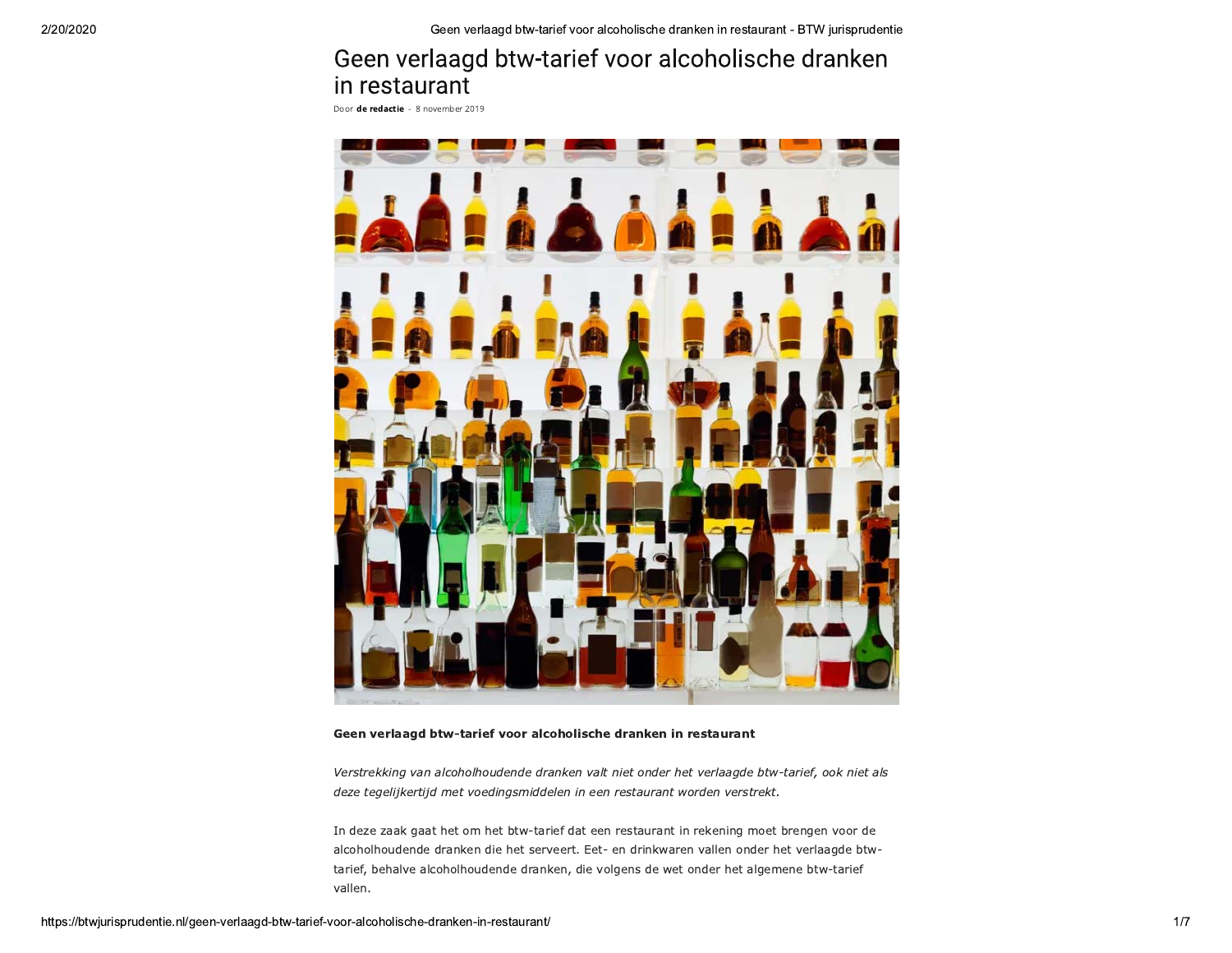Wanneer verschillende handelingen van een ondernemer samen één enkele prestatie vormen, is op die prestatie hetzelfde btw-tarief van toepassing (HvJ arrest Stadion Amsterdam). Dit is volgens het HvJ anders als een lidstaat gebruik heeft gemaakt van de mogelijkheid een verlaagd btw-tarief selectief toe te passen op een concrete en specifieke werkzaamheid.

Gezien de totstandkomingsgeschiedenis van punt 12bis van Bijlage III Btw-richtlijn is het de uitdrukkelijke bedoeling om lidstaten de mogelijkheid te geven de verstrekking van alcoholhoudende dranken uit te zonderen van het verlaagde btw-tarief, ook als deze verstrekking deel uitmaakt van een uit verschillende elementen bestaande restaurantdienst.

Dit betekent volgens de Hoge Raad dat als een lidstaat gebruik heeft gemaakt van deze mogelijkheid van selectieve toepassing van het verlaagde tarief, het niet meer van doorslaggevend belang kan zijn of de verstrekking van deze dranken deel uitmaakt van een samengestelde restaurantdienst.

Het is verder volgens de Hoge Raad niet voor redelijke twijfel vatbaar dat de Nederlandse wetgever op een correcte wijze gebruik heeft gemaakt van de bevoegdheid om de verstrekking van alcoholhoudende dranken van toepassing van het verlaagde btw-tarief uit te sluiten. Dat de wetgever een andere wetgevingstechniek voor de uitsluiting van alcoholhoudende dranken van het verlaagde tarief heeft gehanteerd dan de richtlijngever, doet daaraan niet af.

Instantie Hoge Raad Datum uitspraak 08-11-2019 Datum publicatie 08-11-2019 Zaaknummer 18/00405 Formele relaties In cassatie op : ECLI:NL:GHSHE:2017:5774 Rechtsgebieden Belastingrecht Bijzondere kenmerken Cassatie Inhoudsindicatie Omzetbelasting; art. 9, en post b.12 van Tabel I, Wet OB 1968; art. 98, en post 12bis van Bijlage III, BTW-richtlijn 2006; verstrekking van alcoholhoudende dranken valt niet onder verlaagde tarief, ook niet indien deze tegelijkertijd met voedingsmiddelen in een restaurant worden verstrekt.

Rechtbank

Hoge Raad

Gerechtshof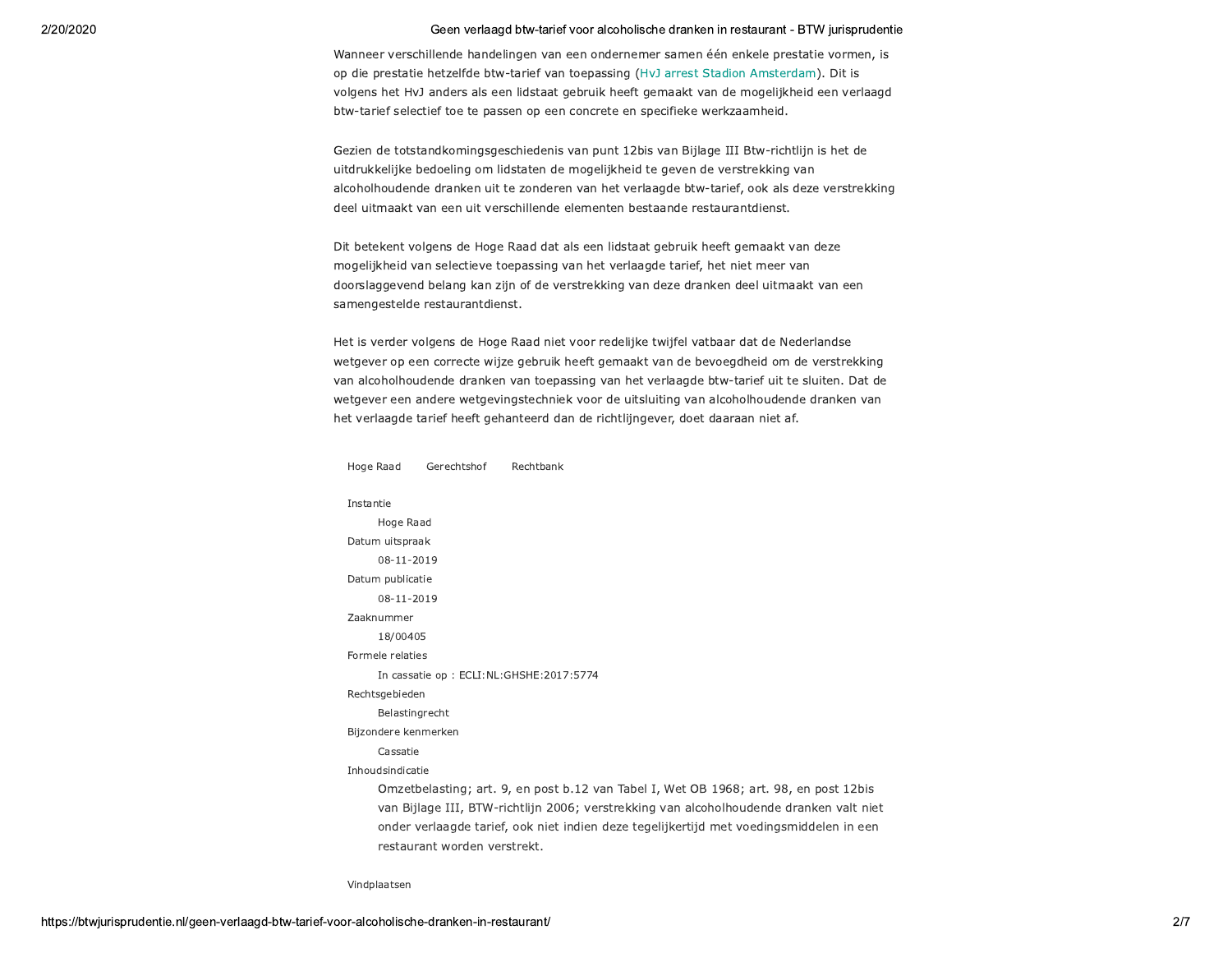```
Rechtspraak.nl
Viditax (FutD), 08-11-2019
Verrijkte uitspraak
```
### Uitspraak

HOGE RAAD DER NEDERLANDEN

BELASTINGKAMER

Nummer 18/00405

Datum 8 november 2019

**ARREST** 

in de zaak van

FISCALE EENHEID [X1] B.V. EN [X2] B.V. te [Z] (hierna: belanghebbende)

tegen

de STAATSSECRETARIS VAN FINANCIËN

op het beroep in cassatie tegen de uitspraak van het Gerechtshof 's-Hertogenbosch van 14 december 2017, nr. 16/03807, op het hoger beroep van belanghebbende tegen een uitspraak van de Rechtbank Zeeland-West-Brabant (nr. BRE 15/5599) betreffende een door belanghebbende op aangifte voldaan bedrag aan omzetbelasting over het tijdvak oktober 2014. De uitspraak van het Hof is aan dit arrest gehecht.

# 1 Geding in cassatie

Belanghebbende heeft tegen de uitspraak van het Hof beroep in cassatie ingesteld. Het beroepschrift in cassatie is aan dit arrest gehecht en maakt daarvan deel uit.

De Staatssecretaris van Financiën heeft een verweerschrift ingediend.

# 2Beoordeling van het middel

2.1In deze zaak gaat het om het omzetbelastingtarief dat een restaurant in rekening moet brengen voor de alcoholhoudende dranken die het serveert. Eet- en drinkwaren vallen onder het verlaagde tarief, behalve alcoholhoudende dranken, die volgens de wet onder het algemene tarief vallen.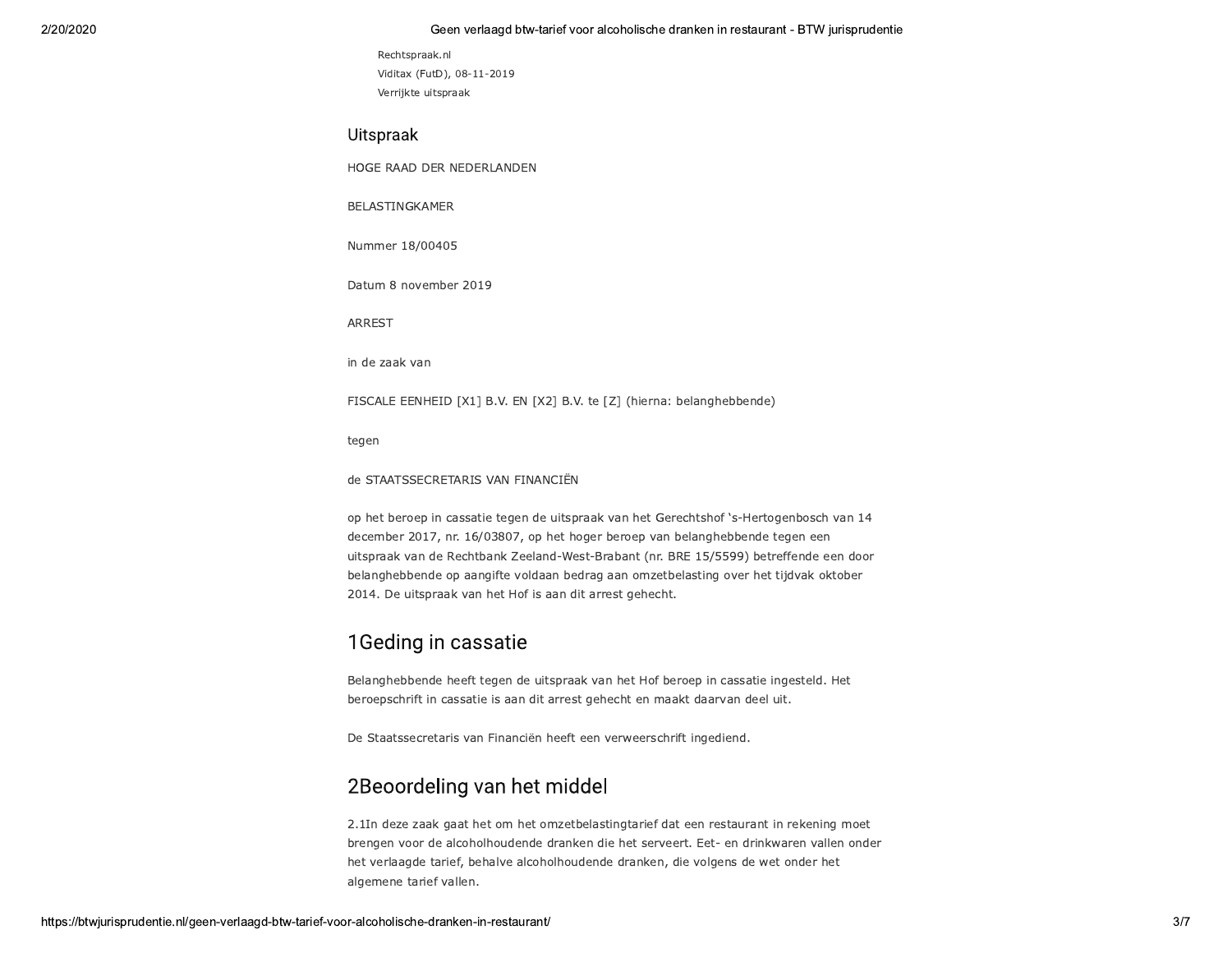2.2Voor het Hof betoogde belanghebbende dat voor de heffing van omzetbelasting het verstrekken van voedingsmiddelen en (alcoholhoudende) drank in een restaurant één dienst vormt waarbij het verstrekken van voedingsmiddelen voorop staat en de verstrekking van (alcoholhoudende) drank daarin opgaat. Het Hof heeft geoordeeld dat zelfs indien dat betoog juist is, dit niet tot gevolg kan hebben dat die gehele restaurantdienst wordt onderworpen aan het verlaagde tarief als bedoeld in artikel 9, lid 2, letter a, van de Wet op de omzetbelasting 1968 (hierna: de Wet) in samenhang gelezen met post b.12 van de bij de Wet behorende Tabel I (hierna: Tabel I). Volgens het Hof staat BTW-richtlijn 2006 uitdrukkelijk toe om in het kader van één restaurantdienst twee onderscheiden tarieven te hanteren, en de levering van alcoholhoudende drank in het kader van die dienst van het verlaagde tarief uit te sluiten. Verder heeft het Hof geoordeeld dat de regeling in de Nederlandse wet in overeenstemming is met hetgeen krachtens BTW-richtlijn 2006 is geoorloofd, ook al is deze iets anders geformuleerd.

2.3Het middel richt zich tegen de hiervoor in 2.2 weergegeven oordelen van het Hof. Volgens het middel heeft het Hof de rechtspraak van het Hof van Justitie van de Europese Unie miskend waarin is geoordeeld dat ter zake van één samengestelde prestatie slechts één tarief kan worden toegepast. Voorts betoogt het middel dat de wetgever de in Bijlage III, post 12bis, van BTW-richtlijn 2006 opgenomen mogelijkheid voor lidstaten om alcoholhoudende dranken uit te zonderen van toepassing van het verlaagde tarief, niet (correct) heeft geïmplementeerd.

2.4.1Wanneer verschillende handelingen van een ondernemer voor de heffing van omzetbelasting tezamen één enkele prestatie vormen, geldt als regel dat op die ene prestatie een en hetzelfde btw-tarief van toepassing is (vgl. het arrest Stadion Amsterdam1 met name punt 26 en de aldaar aangehaalde rechtspraak). Op de regel dat onderzocht moet worden of verschillende handelingen van een ondernemer als één samengestelde prestatie moeten worden beschouwd, bestaan echter uitzonderingen. In het arrest Stadion Amsterdam heeft het Hof van Justitie verduidelijkt dat zo'n uitzondering zich in het bijzonder voordoet wanneer een lidstaat gebruik heeft gemaakt van de hem geboden vrijheid een verlaagd btw-tarief selectief toe te passen op een concrete en specifieke werkzaamheid, die als zodanig kan worden geïdentificeerd los van de overige door de ondernemer verrichte prestaties. Om in een dergelijk geval te bepalen of dat verlaagde btwtarief in overeenstemming met artikel 96 tot en met artikel 99, lid 1, van BTW-richtlijn 2006 wordt toegepast in die lidstaat is volgens het Hof van Justitie niet van doorslaggevend belang of een handeling die bestaat uit meerdere elementen, moet worden beschouwd als één enkele prestatie.

### $2.4.2$

Op grond van artikel 98, lid 2, van BTW-richtlijn 2006 in samenhang gelezen met Bijlage III van die richtlijn, is het lidstaten toegestaan een verlaagd tarief toe te passen op onder meer "levensmiddelen (met inbegrip van dranken, maar met uitsluiting van alcoholhoudende dranken) voor menselijke of dierlijke consumptie" (Bijlage III, punt 1). Op grond van punt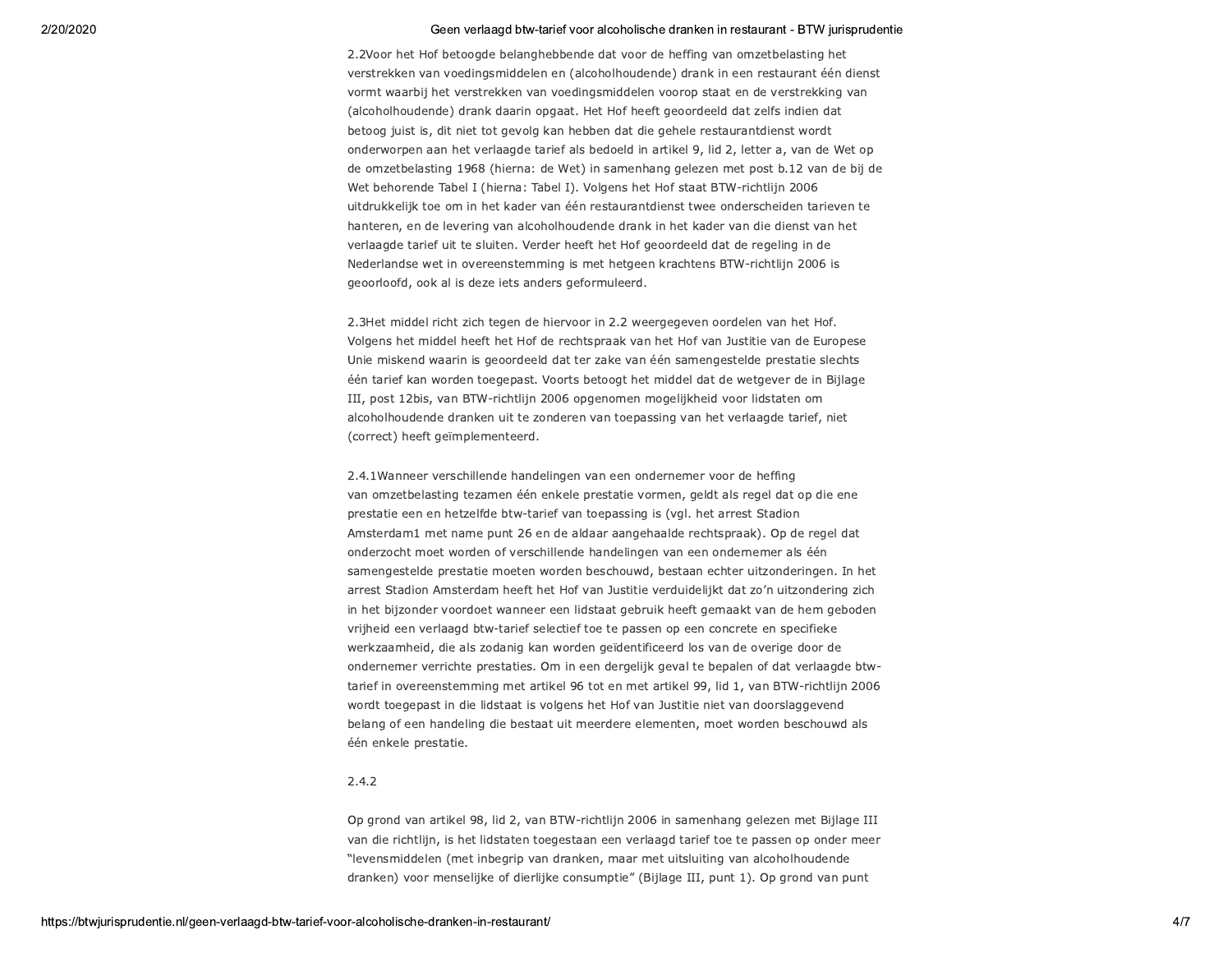12bis van Bijlage III mogen voorts aan een verlaagd tarief worden onderworpen "restaurantdiensten, restauratie en cateringdiensten, waarbij het mogelijk is de levering van (alcoholhoudende en/of niet-alcoholhoudende) dranken uit te sluiten".

Punt 12bis is met ingang van 1 juni 2009 aan Bijlage III van BTW-richtlijn 2006 toegevoegd. Dit is gebeurd bij Richtlijn 2009/47/EG2 (hierna: de wijzigingsrichtlijn). In het voorstel voor de wijzigingsrichtlijn3 heeft de Commissie de opname van punt 12bis (in het voorstel aangeduid als categorie 12a) in Bijlage III als volgt toegelicht:

"Categorie 12a (restaurant- en cateringdiensten): (...) Ter wille van de coherentie met categorie 1 van de levensmiddelen is de levering van alcoholhoudende dranken evenwel uitgesloten. In afwijking van het beginsel "eenzelfde verrichting, eenzelfde tarief" dat voor restaurantdiensten zou moeten gelden, is de uitsluiting van deze dranken een passend middel om te vermijden dat een normaal btw-tarief wordt toegepast voor alcoholhoudende dranken wanneer zij als zodanig worden gekocht, en een verlaagd btw-tarief wanneer zij deel uitmaken van een restaurantdienst. (...)".

Categorie 12a van het voorstel voor de wijzigingsrichtlijn is ongewijzigd overgenomen in de wijzigingsrichtlijn, afgezien van de toevoeging van niet-alcoholhoudende dranken aan de van een verlaagd tarief uit te sluiten restaurantverstrekkingen. Overweging 3 van de considerans van de wijzigingsrichtlijn heeft dezelfde strekking als de hiervoor opgenomen toelichting van de Commissie.

Gezien deze totstandkomingsgeschiedenis van punt 12bis van Bijlage III is het de uitdrukkelijke bedoeling van de richtlijngever om lidstaten de mogelijkheid te geven de verstrekking van alcoholhoudende dranken uit te zonderen van het verlaagde btw-tarief, ook indien deze verstrekking deel uitmaakt van een uit verschillende elementen bestaande restaurantdienst.

Mede in aanmerking genomen hetgeen hiervoor in 2.4.1 is overwogen, betekent dit dat indien een lidstaat gebruik heeft gemaakt van deze mogelijkheid van selectieve toepassing van het verlaagde tarief, het niet meer van doorslaggevend belang kan zijn of de verstrekking van deze dranken deel uitmaakt van een samengestelde restaurantdienst. Het middel faalt in zoverre.

2.4.3Het middel faalt ook voor zover het betoogt dat de wetgever post 12bis van Bijlage III, van BTW-richtlijn 2006 niet (correct) heeft geïmplementeerd. Met artikel 9, lid 2, letter a, van de Wet in samenhang gelezen met Tabel I, post b.12, is het verstrekken van voedingsmiddelen als bedoeld in Tabel I, post a.1, voor gebruik ter plaatse binnen het kader van het hotel-, café-, restaurant-, pension- en aanverwant bedrijf onder het verlaagde tarief gebracht. Doordat op grond van Tabel I, post a.1, alcoholhoudende dranken niet tot de voedingsmiddelen worden gerekend, is het verstrekken van dergelijke dranken voor gebruik ter plaatse binnen het kader van het hotel-, café-, restaurant-, pension- en aanverwant bedrijf niet onder het verlaagde tarief gebracht. Het is niet voor redelijke twijfel vatbaar dat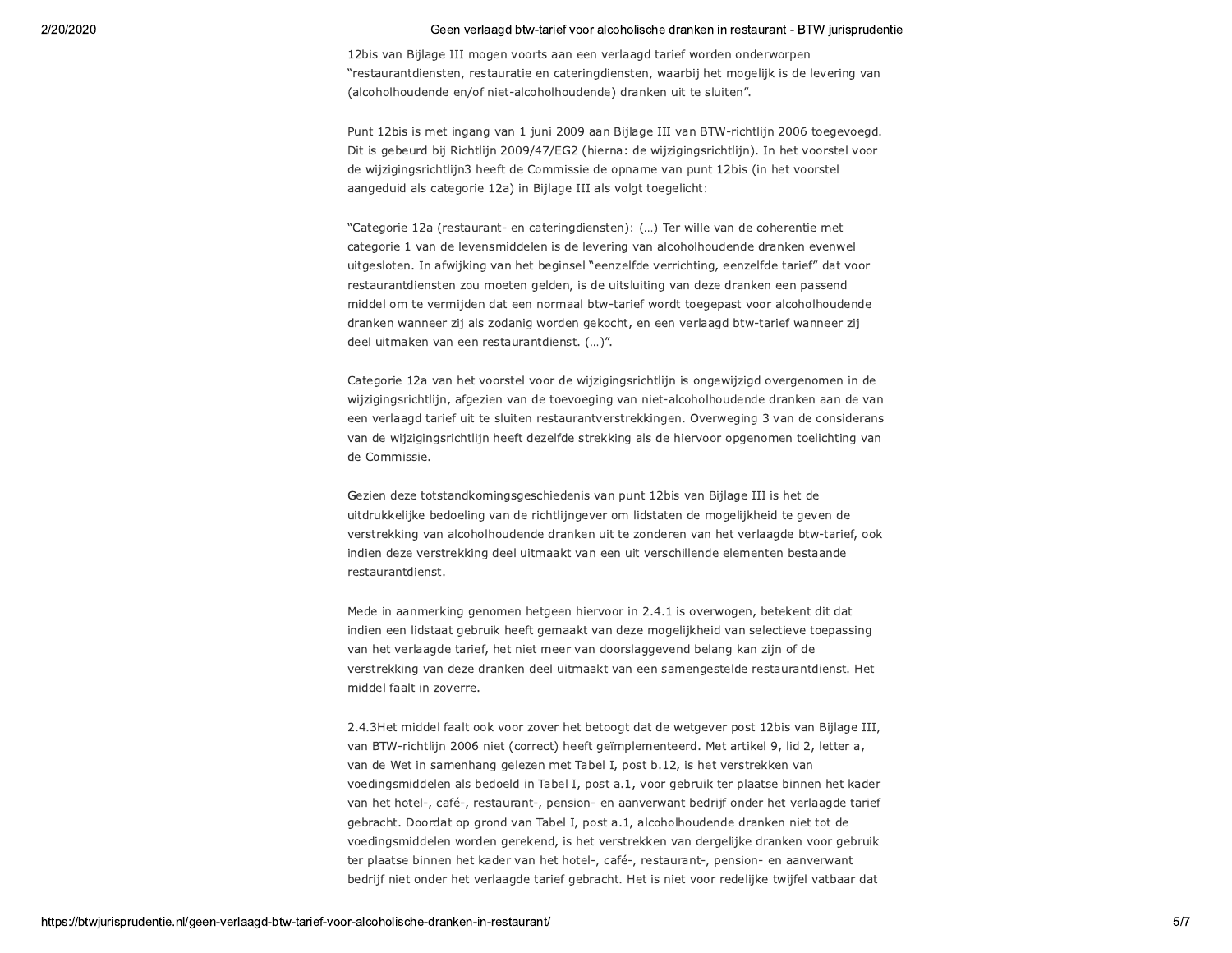de wetgever hiermee op een correcte wijze gebruik heeft gemaakt van de bevoegdheid om de verstrekking van alcoholhoudende dranken van toepassing van het verlaagde tarief uit te sluiten. Dat de wetgever een andere wetgevingstechniek voor de uitsluiting van alcoholhoudende dranken van het verlaagde tarief heeft gehanteerd dan de richtlijngever, doet daaraan niet af.4

2.4.4Het middel voor het overige kan evenmin tot cassatie leiden. Dit behoeft, gezien artikel 81, lid 1, van de Wet op de rechterlijke organisatie, geen nadere motivering, nu het middel in zoverre niet noopt tot beantwoording van rechtsvragen in het belang van de rechtseenheid of de rechtsontwikkeling.

## 3Proceskosten

De Hoge Raad ziet geen aanleiding voor een veroordeling in de proceskosten.

# 4Beslissing

De Hoge Raad verklaart het beroep in cassatie ongegrond.

Dit arrest is gewezen door de raadsheer E.N. Punt als voorzitter, en de raadsheren M.E. van Hilten en E.F. Faase, in tegenwoordigheid van de waarnemend griffier E. Cichowski, en in het openbaar uitgesproken op 8 november 2019.

1HvJ 18 januari 2018, Stadion Amsterdam C.V., C-463/16, ECLI:EU:C:2018:22.

2Richtlijn 2009/47/EG van de Raad van 5 mei 2009 tot wijziging van Richtlijn 2006/112/EG wat verlaagde btw-tarieven betreft, PB 2009, L 116, blz. 18.

3COM(2008) 428 van 7 juli 2008.

4Vgl. HvJ 22 februari 2018, T-2, C-396/16, ECLI:EU:C:2018:109, punt 50 en aldaar aangehaalde rechtspraak.

### ECLI:NL:HR:2019:1724

#### Gerelateerd